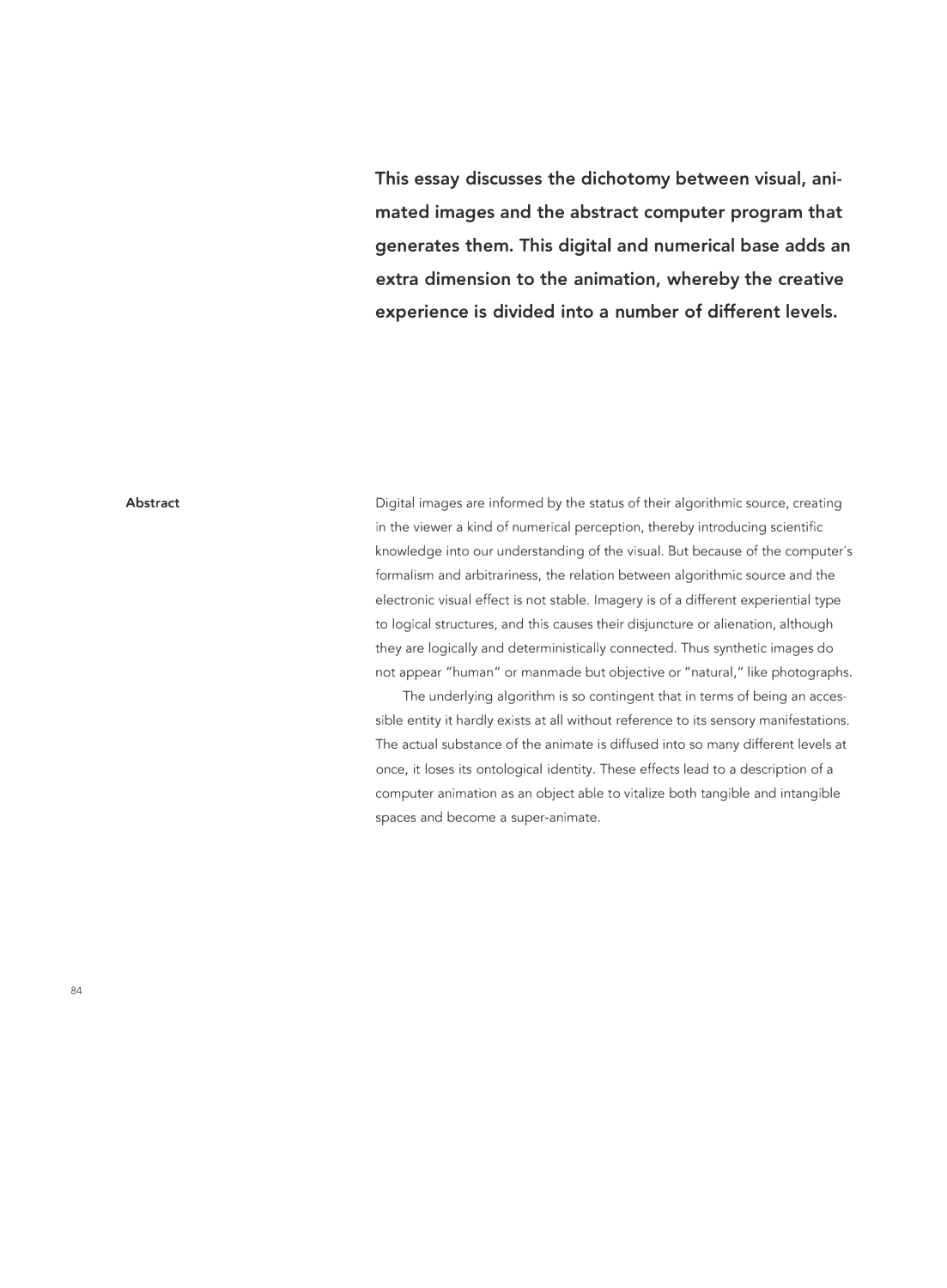# **Superanimism: The practice of formalised imagery**

## **Richard Wright**

City of London Polytechnic London, England

#### **Introduction-The Word Made Flesh**

Through computer modeling, a type of animation has evolved that does not depend on the result of the manual dynamics of traditional animation but on a construction of multidimensional objects in symbolic space. This new kind of animation exists on more than a visual or poetic level and can be thought of as having the status of "real" and objective entities with ontological depth and, in some contexts, being able to function as bodies of knowledge.

As an example of the changing critique of the image, consider three possible ways of representing a common cloud. To begin with, take a painting of a cloud formation by an artist such as the eighteenth-century landscape painter John Constable (Figure 1). This painting tells us as much about how the artist painted the cloud as it does about the cloud itself. The fluffy brush marks and impasted surface encourage the eye to delight in the variety of the technique for its own sake, almost as a

distraction from the idea of "cloudness" or at least a redefinition of it. The painting is an impressionistic rendering of a meteorological condition, not designed to provide us with more information.

In comparison, photography is considered a transparent medium. A photograph of a cloud gives us pretty much a one-to-one correspondence with its referent (Figure 2). It provides us with accurate information about a portion of the sky at a particular moment in time. But the information is still limited to what a cloud looks like, and it is not clear how this representation can be expanded without moving into diagrammatic representations and compromising visual realism.

Computer renditions of synthetic clouds are now visually indistinguishable from photographs (Figure 3). But in the case of a digital image we can extend our critique beneath the surface of the image to examine the rationale of the algorithm that generated it. We can ask the same question concerning the realism of this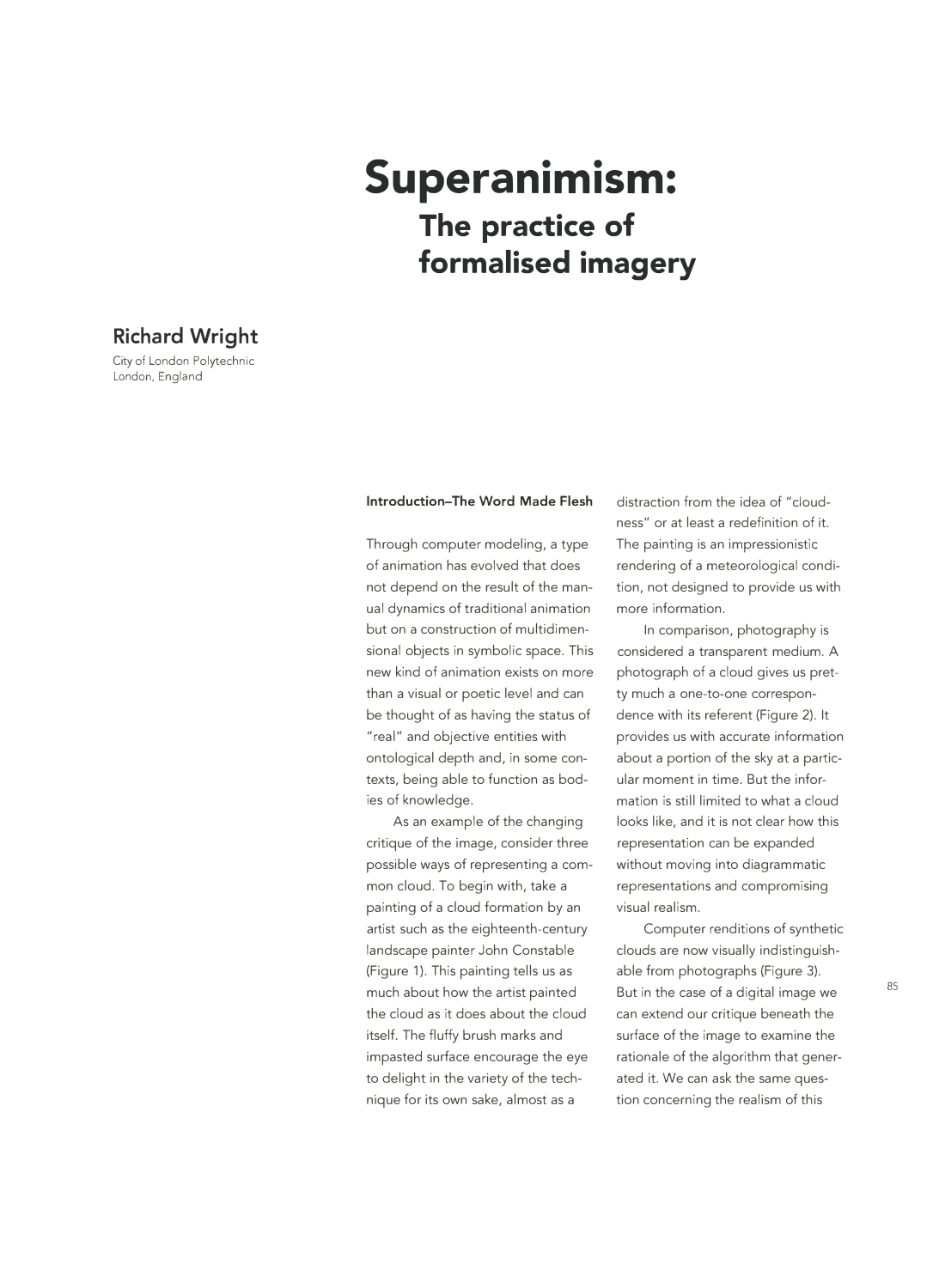

Figure 1. Cloud Study: *Horizon of Tree,* John Constable. Oil painting, 248 mm x 292 mm. London, Royal Academy, 1821.

algorithmic model as we can concerning the realism of the imagewhether it is a fractal or impressionistic self-model,1 a textured morphological model,<sup>2</sup> or a physically based model composed of differential equations.3 Furthermore, this digital structure or algorithm might allow the imagery to be animated, not just passively like recording a film, but moving in a dynamic interactive space.

We can compare algorithms like this with the knowledge we have about the nature of cloud phenomena and evaluate the result according to our priorities. That is, even if the picture does not look like what we think a cloud should look like, an appeal could be made to the accuracy of its mathematical basis to secure its legitimacy. We would not, for

example, be dismayed to hear someone argue for the validity of an unfamiliar looking cloud picture by referring to the means by which it was modeled. Armed with this means of perception we might then go into the nearest street and carefully examine the sky overhead for shapes that correspond more closely with our new conception of clouds.

Thus, the popular scientific discourses of chaos and fractal theory are mediated through imagery to the public and are able to exert an influence on perceptual habits, producing an almost numerical perception. Digital images have depths and attendant processes that cannot be clearly demarcated and instead diffuse their being and meaning onto many levels. Let us take a closer look at the dynamics behind this process.

#### **Animating Information**

Traditional animation has been limited to morphology. Whether we are drawing figures by hand or manipu-

1. R. P. Voss, Fractal Forgeries, in R. A. Earnshaw (ed.), Fundamental Algorithms for *Computer* Graphics, Springer-Verlag, 1985.

2. G. Y. Gardner, "Visual Simulation of Clouds," in Proceedings of SIG-*GRAPH* '84, 1984, pp. 11-20.

3. J. Kajiya and B. P. Von Herzen, "Ray-tracing Volume Densities," in *Proceedings* of *SIGGRAPH* '84, 1984, pp. 165-175.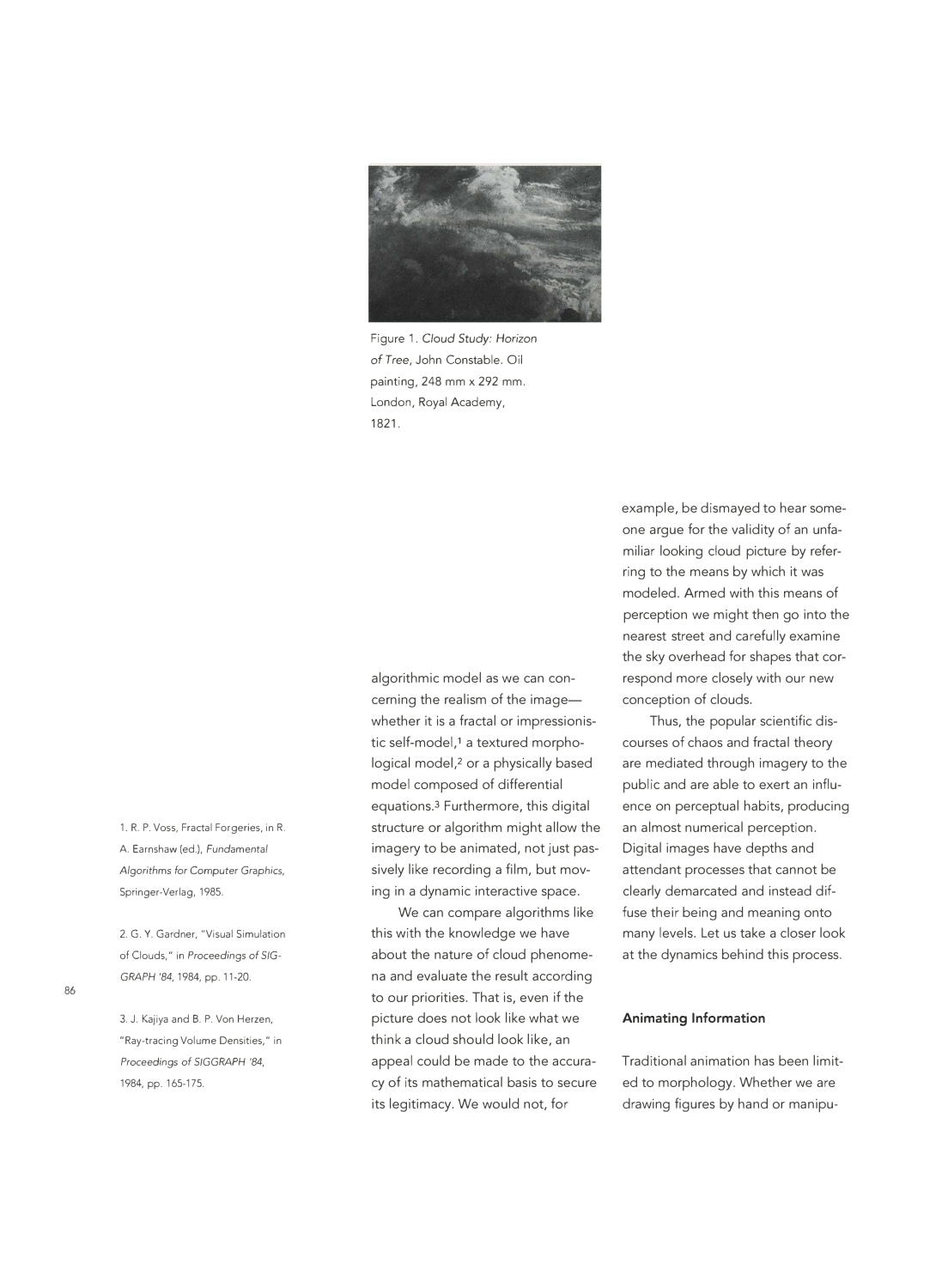

Figure 2. *Sea Fog Turning into Cumulus Clouds.* Photograph.

lating models during stop-frame recording, we are basically animating shape, whereas we can now talk in terms of animating information. Although commercial animation systems still mainly imitate manual methods, such is the potential of the computer that animating by mathematically controlled methods is an irresistible lure.

This kind of computer animation begins life as no more than implicit or **Deterministic Alienation and the**  latent in digital memory, like a digital **Numerical Image**  muse waiting to be algorithmically unfurled. The animation is constructed by formal rules acting on a symbolic structure, and its realization as videographics can take on any one of a limitless number of forms depending on the animator's interest or intentions. Because of the lack of

uniqueness or authenticity in the representational format chosen, computer animations are properly referred to as visualizations - our ability to create that which is visible. A computer animation exists informally in an intuitive space with other visual objects, but it is derived from a formal space within the computer's memory. By substituting the term *visualize* for *rep*resent we create a context in which the animate can exist as an independent visual object in its own space while at the same time retain a formal relationship with the virtual world of digital sequences defined inside the computer.

The formal, logically defined relationship between the image and its model can serve to rupture their intimacy, as much as to structure it, by both the sheer algorithmic complexity that accompanies the transition from data to model and/or algorithm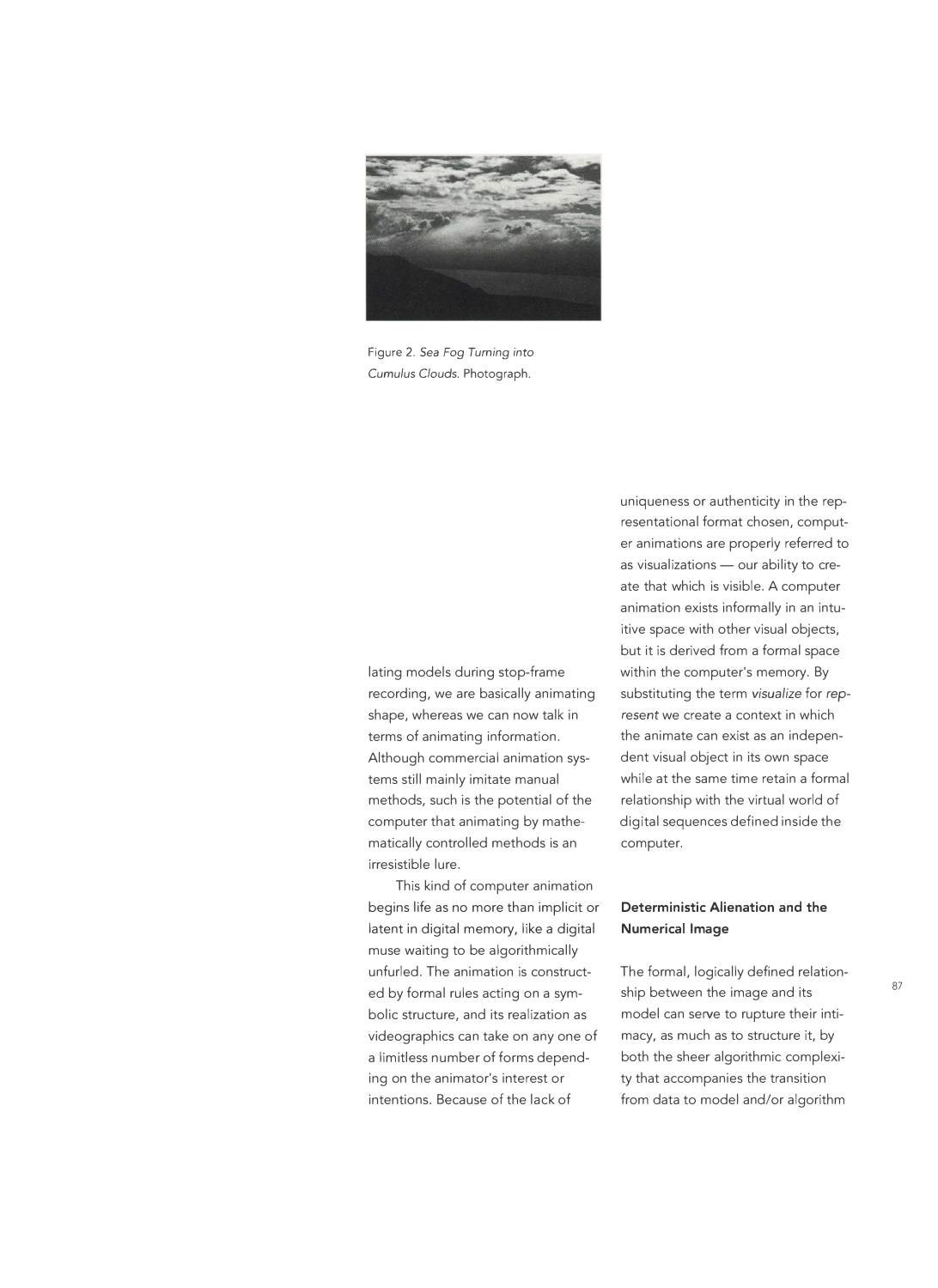

Figure 3. Still from animation by Semmania Cheung, 1988. Copyright CASCAAD, Middlesex Polytechnic.

to image and the constant element of arbitrariness in its conventions. Suppose we try to formalize this stratification of the logistics of digital creativity, using the following classification.

*Ideal Space.* This is the lowest level at which mental objects might be conveniently formalized. It simply refers to a more or less coherent abstract idea like "there are five regular tessellations in the plane," or perhaps a platonic object like a sphere, theoretically defined.

*Logical Space* is where abstract ideas are transformed into formal notation, usually mathematical. In our context, the notation is probably an algorithm or program, such as encoding a sphere to be represented by a center of origin (x *y* z) and a length of radius (r) or the procedure by which it is illuminated and rendered.

*Symbolic Space.* Objects exist in symbolic form, in our case as digital symbols or numbers, like a data file for a three-dimensional model or the representation of a picture of a sphere stored as a file of pixel values that could be further processed or edited.

*Sensory Space* is generally the space of everyday experience or perception, such as when a picture of a sphere displayed on a monitor. For computer animation, at present this space has two main aspects, which we can call electronic space (on a TV screen) and interactive space.

This contrived taxonomy is not meant to function as a simple hierarchical ordering of conceptual and perceptual modes. That is, a space described lower down the list is not always defined and directed by the one immediately preceding it. This is partly because earlier stages are constantly suffering feedback from their effects on later stages (such as debugging an algorithm by inspecting an image it has generated). But also, each perceptual space is engaged on so different a level of experience as to require vastly different ways of coming to terms with the objects that dwell there. This frequent inability to relate the objects of one space to associated objects in another can lead to effects we might term *deterministic alienation.* 

The most obvious causes of deterministic alienation are the mathematical characteristics of algorithms described as chaotic or nondeterministic systems in which future states cannot be predicted from their starting conditions. For users there is a feeling of dislocation between the simple and uninteresting looking mapping function that exists in logical space as only a few dozen lines of programming code and the intricate and changing patterns of dots and clouds of color that continuously dance in front of their eyes on the video display unit (VDU). Although this particular experience is limited to the mathematicians who study such dynamics or the computer enthusiasts for whom it is a recreational pursuit, the same effect of alienation is a general occurrence among computer graphics programmers.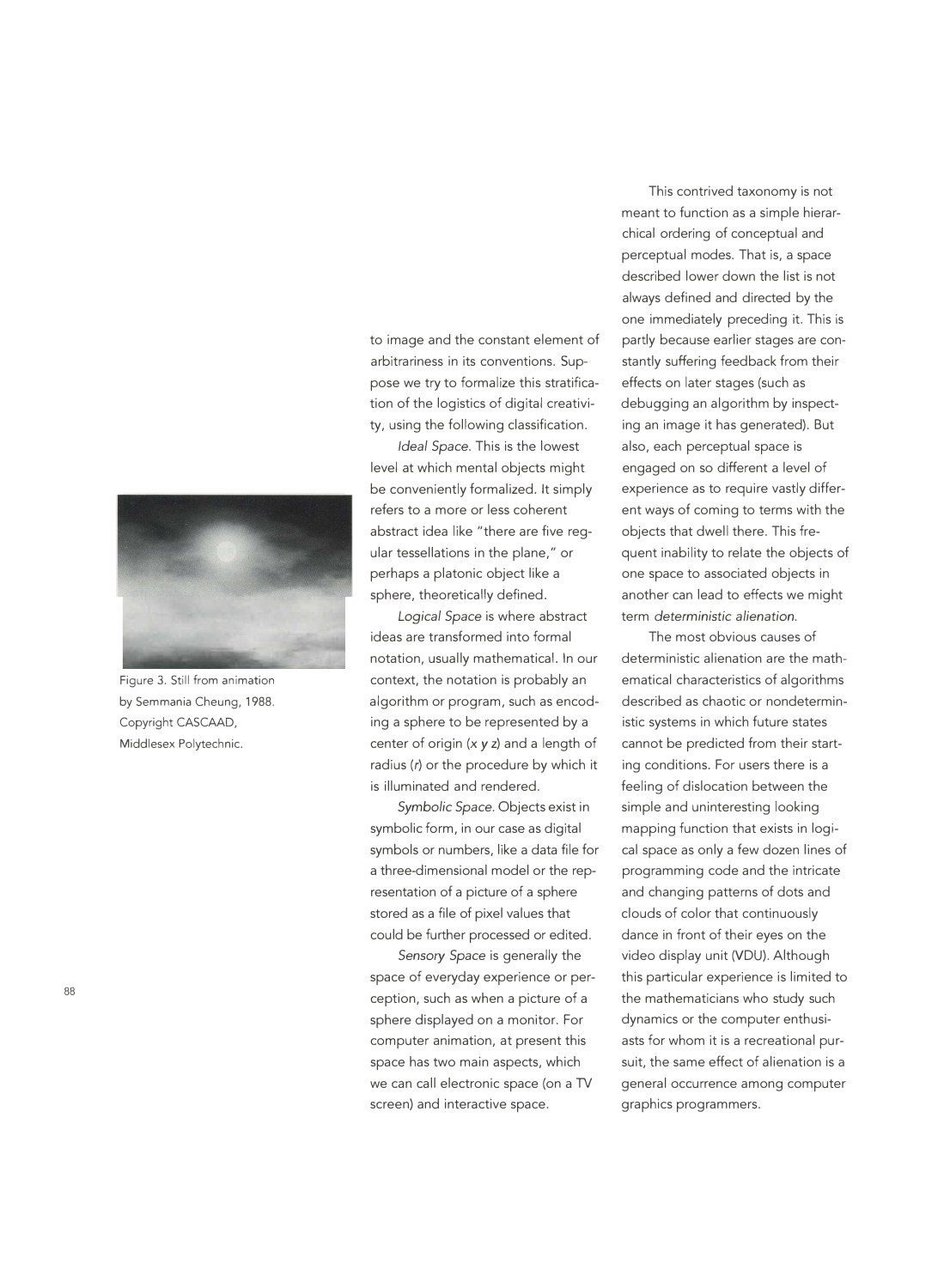**Startlingly exotic graphics are possible because the computer is divorced from physical limitations and often becomes isolated from common aesthetic idioms.** 

Most programs written for serious applications are several thousand lines long and contain many separate functions and algorithms. To make the job practical, they are usually written by a team of programmers under the supervision of a software architect who lays down the basic structure of the project, assign portions of it to various team members, and ensures compatibility between their contributions. It is plain to see that no one person can grasp the operation of such a complex piece of software and that individual programmers can quickly lose track of the detailed flow of their own particular module without constantly refreshing their memory. Users of a computer graphics package can have only vague ideas about how the images they design are actually produced.

In addition to the considerations of software construction, there are the workings of the graphics hardware, the processors, memory architecture, display controller, and so on, that have to remain shielded from the quizzical gaze of the user. The fact is that computer science has now become such a highly specialized field that no one person can really say how a computer-either hardware or software-actually works. Some people do have knowledge of the general principles involved, for example, the binary operators, scan converters, or z-buffers, like any modern scientific discipline, but if we compare this kind of specialized knowledge that scientific practice entails with the physical production of drawings and paintings and sculptures, we see that large areas of the working processes of computer media will always remain veiled. The introduction of scientific techniques to the arts supplements the hallowed mysteries of creativity with bland wonderment at the power of mathematics and electronics.

Apart from the practical and technical hindrances to a complete understanding of the generation of a numerical image, there is a huge difficulty in trying to switch one's level of awareness from the visual space of the electronic image to the logical space of the program, to the ideal space of the concept. Each shift involves a complete change in perception, and each transition from one space to another can be achieved by a number of different routes. Trying to retain one's feelings of admiration when describing a Vermeer interior in terms of radiation interchange can be like trying to describe the feelings of first love in terms of hormonal chemistry. Each class of experience operates in a different space, independent of any necessary basis for comparison.

The complexity of the process of rendering a simple combination of geometric primitives using even a mathematically straightforward algorithm leads inevitably to lighting interactions of inscrutable subtlety. The density of interreflections and shadowing in such images can often be so great that it is difficult to dis-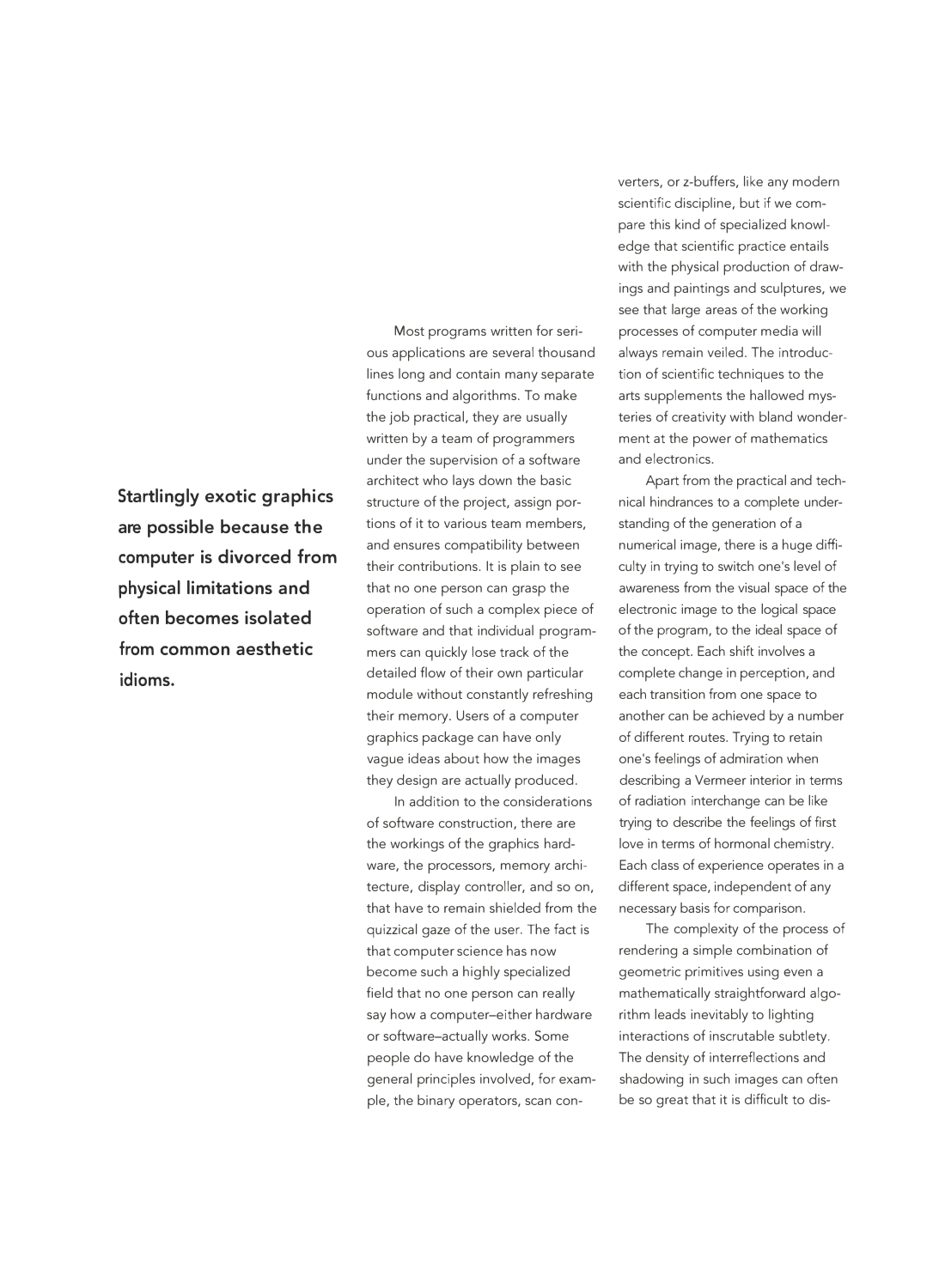

Figure 4. *Cross and Column.*  Simon Schofield, digital image, 1989. Courtesy of the artist. All rights reserved.

90

cern whether they are legitimate or the result of some error in the calculations. Usually if the algorithm appears to work for simplified test lighting conditions, we allow ourselves to trust that the algorithm works in more complex situations as well, unless our eyes detect something quite obviously wrong.

These issues, as potent as they seem at present, will doubtless shift their emphasis as future computer graphics users, who have known little else, find it easier to familiarize themselves with the operation of these systems unlike the problems older generations have had in changing from traditional media. It can be surprising how the wonderment of a newcomer to computer graphics can change to a casual acceptance of the behaviour of the computer as it scans down the screen, automatically shading in assorted geometries. New methods of modeling and rendering are constantly being developed which may require the continual acquisition of new artistic practices. Startlingly exotic graphics are possible because the computer is divorced from physical limitations and often becomes isolated from common aesthetic idioms. There is a point at which the workings of the computer itself are no longer questioned, no longer an issue, and bewilderment at its idiosyncrasies is replaced by a

submission to whatever system of operation the computer has been designed to offer. In this way the effects of creative alienation become internalized and implicit, with the result of a fragmented relationship between the means and ends of digital media.

One of the aims of the process of scientific visualization is to try to overcome this stratification of experience, or in this case, of knowledge by using visual perception as a way of accessing, or perhaps, of reintegrating knowledge. Interactive visualization spaces are especially efficient in attempting to compensate for the cognitive schism by articulating a space that allows an intuitive understanding of an abstract object to be moulded. But this process does not directly bridge the gap between our perceptual spaces. Rather, it allows us to come to terms with them by replacing the old static object that was so difficult to get to grips with, with a completely new interactive object programmed specifically to be more responsive and accessible. Easier "understanding" can now be a design feature of scientific visualization.

#### **Synthetic Realism**

The synthetic image itself is by nature phenomenologically autonomous. Electronic imagery is by definition not created by any mechanical or physical process. On examining a synthetic image we see it is too detailed, too precise to have been executed by the human hand. But it does not look "mechanistic" either; it does not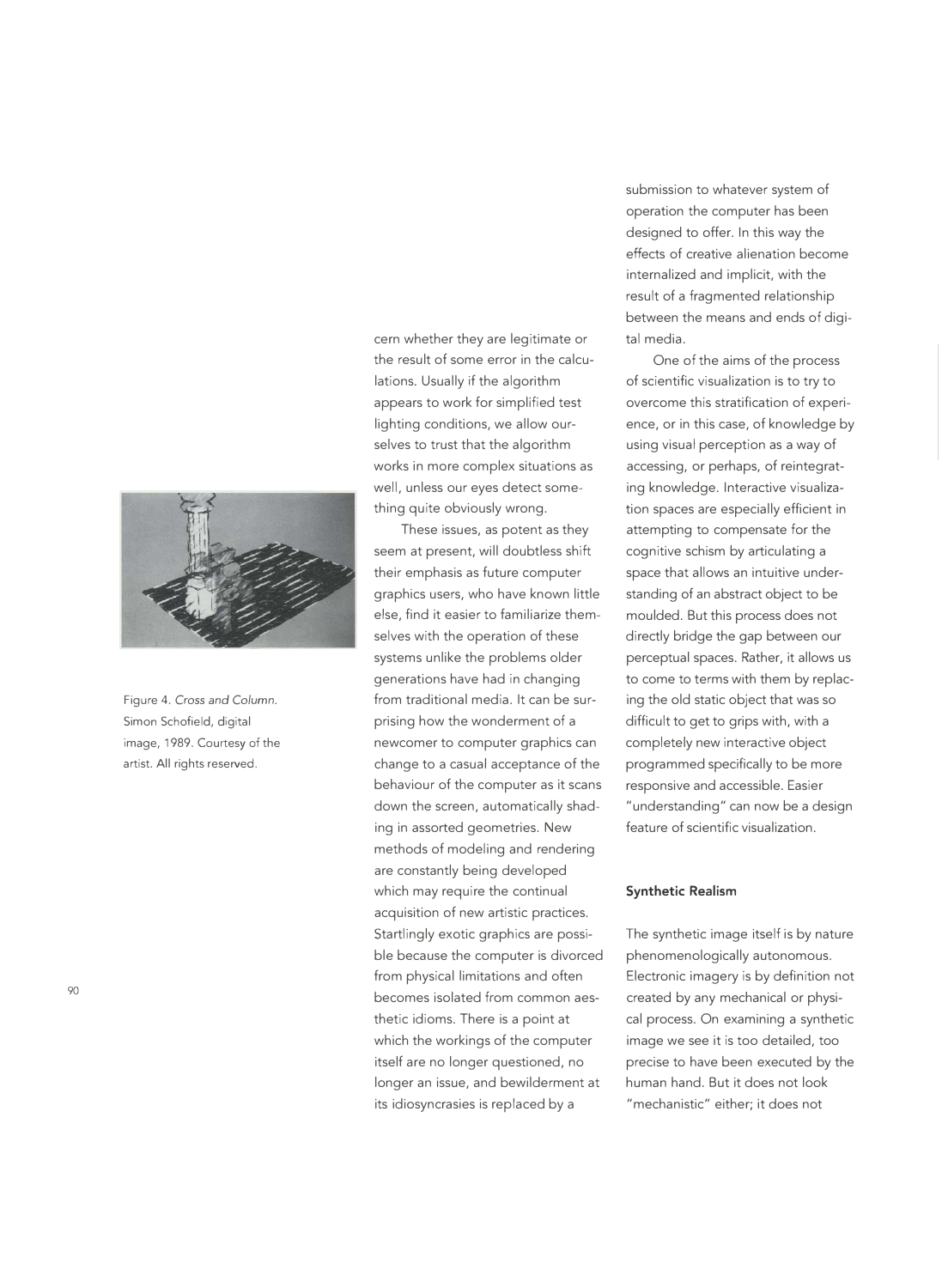**The realism of synthetic photography is exposed as one of a wider catalogue of styles.** 

4. R. Barthes, Camera *Lucida,*  Flamingo, 1981.

have the regularity or symmetry we associate with graphs and chart plotting. In fact, we generally cannot make out how the image has been made; there is no evidence of craftsmanship, no brush marks. This leads to an associated phenomenological effect of synthetic imagery-that it has not been made, that it has somehow occurred naturally without human intervention or volition, like the swirling patterns of oil in a puddle.

Photographs are perceived in the same way. People feel the photographic method to be defined and mechanica-although not entirely inaccessible-and that its results are objective and able to function as statements of fact.4 Although this judgment is generally true, it is often reduced to a triviality. All photos tell us is that a scene once existed. They are a mute witness, they do not help us understand, and we usually end up reading our own stories into the pictures. Recent photographers have tried to subvert this acquiescence to photographic veracity by constructing and photographing impossible scenes, liberally employing special effects and compositing.

If this can be a strategy in photography then it is doubly possible as a strategy in synthetic photography. Photographic realism is now exploited as a style to validate and confirm the fantastic. In computer graphics

this stance is given added impetus by the fact that realistic rendering is but one alternative to visualization and frequently not the most efficient for communicating the desired information. For this reason realism as a method has no claim to truth; the pluralism of computer graphics reduces it to a specialized technique mainly appropriated to disciplines such as architectural simulation.

New rendering systems currently being developed can subsume synthetic photography into a wider language of pictorial styles and visualization techniques, deliberately forging the styles of other media and appropriating their modes of perception. For example, a picture rendered with stochastically shaded patches provides all the cues for its reading as painterly brush marks (Figure 4). The recognition of this familiar process allows the viewer to empathize with the supposed means of production expressed in appearance if not in fact, and this in one sense reduces the alienation caused by the usual pristinely shaded artifacts.

The realism of synthetic photography is exposed as one of a wider catalogue of styles. A computer is in principle capable of simulating this or any other definable process and possesses no intrinsic "style" or language of its own, or any of which is relevant to this context. This freedom enables the computer to make its completely arbitrary connections between digital constructs. Some of these connections can be functionally specialized as in three-dimensional rendering and, although still strictly deterministic, can become inaccessi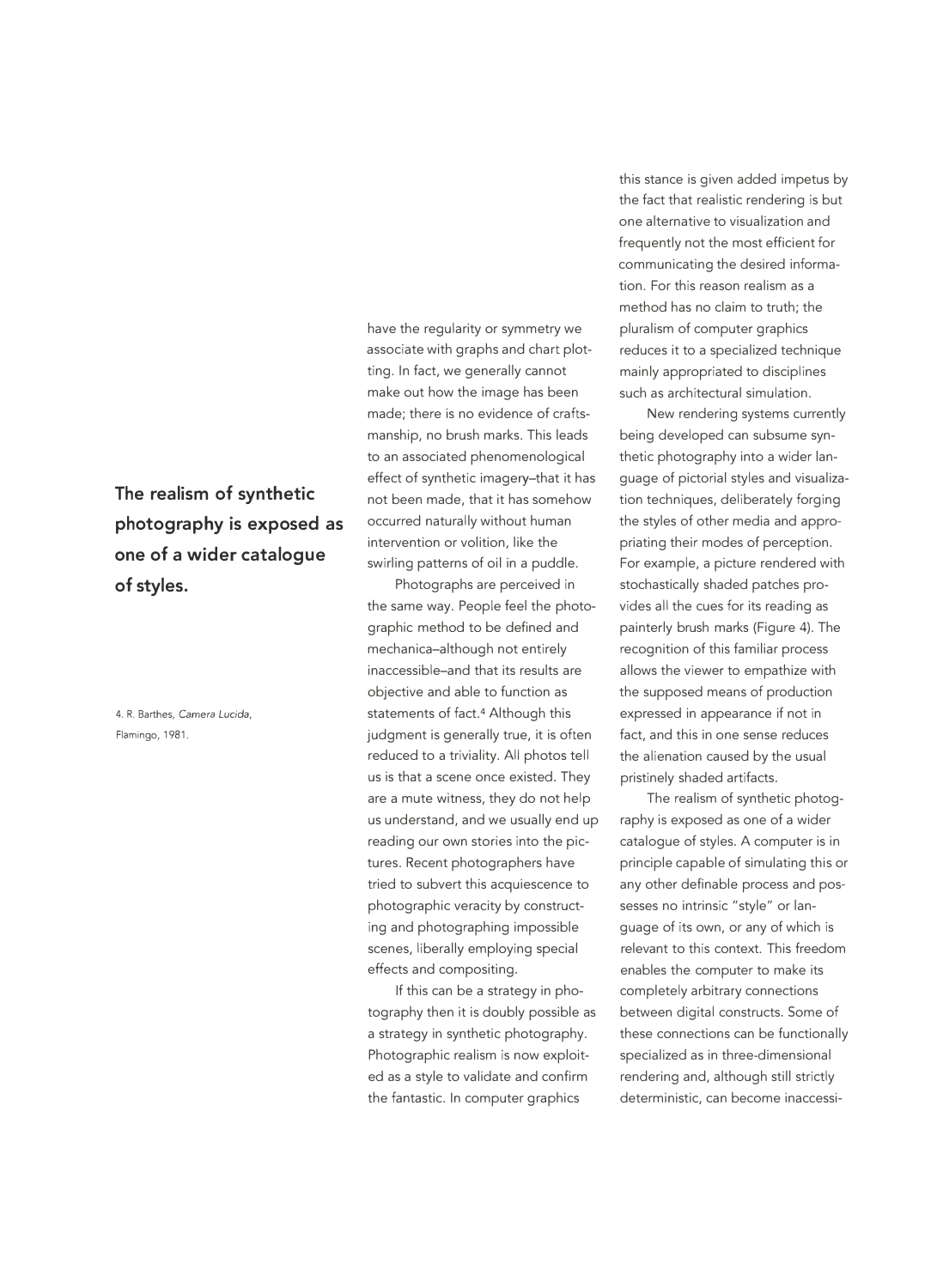ble and alienating. Some others can appear straightforward like diagrams and other more complex visualizations can be disguised at later stages and at different levels to control their perception and their understanding.

### **The Computer as a Mediatory Fabric**

It is better to think of the abstract digital structures that form the basis of the animation discipline as merely a coding, a raw unformed state, rather than as the complete embodiment of the images that arise from them. It is even possible that the data could be completely random and still be rendered into some meaningful form, such as in synthetic texture generation. The animations generated create a new sensory electronic object so they only seem existent when in this tangible state and previously seem quite dormant. But although this appears to be restricting our conception of animation to the level of the visual, the computer expands the definition of animation by providing schemata of correspondence between different visualizations of data. In fact, the source or data and their attendant processes are now nothing more than a mediatory fabric from which their diverse materializations can extrapolate

themselves. The database can even be said to remain undefined as an accessible object until a process to externalize it has been applied. It is only then that it is made real, perhaps in visual terms, so it can be apprehended at a human level. Using this fabric as an internal abstract medium, one animate can be said to represent or revisualize another, initiating a self-reflexive loop linked in a logical or symbolic space. It is in this space that animates may be said to talk to each other.

In the environment of an animation production company we have a situation where the predefined procedures to create photosynthetic effects are still not flexible enough to produce the desired kind of rendering of each object efficiently without extensive editing of the scene description and/or software package. Although the advanced global lighting models that architectural scientists are developing for fast parallel processors would give animators the ability to just about build their own movie sets inside the computer, now that designers have discovered the power that mathematical modeling gives them, it seems unlikely that they will want to stick to the specialized methods others have provided for them.

Imaging software is now habitually customized for many jobs in a kind of mathematical montaging until the desired effect is achieved. The freedom this offers encourages effects that are straying far from previously accepted styles. After the algorithmic base has been refreshed many times, the coherence of the

**Imaging software is now habitually customized for many jobs in a kind of mathematical montaging until the desired effect is achieved.**